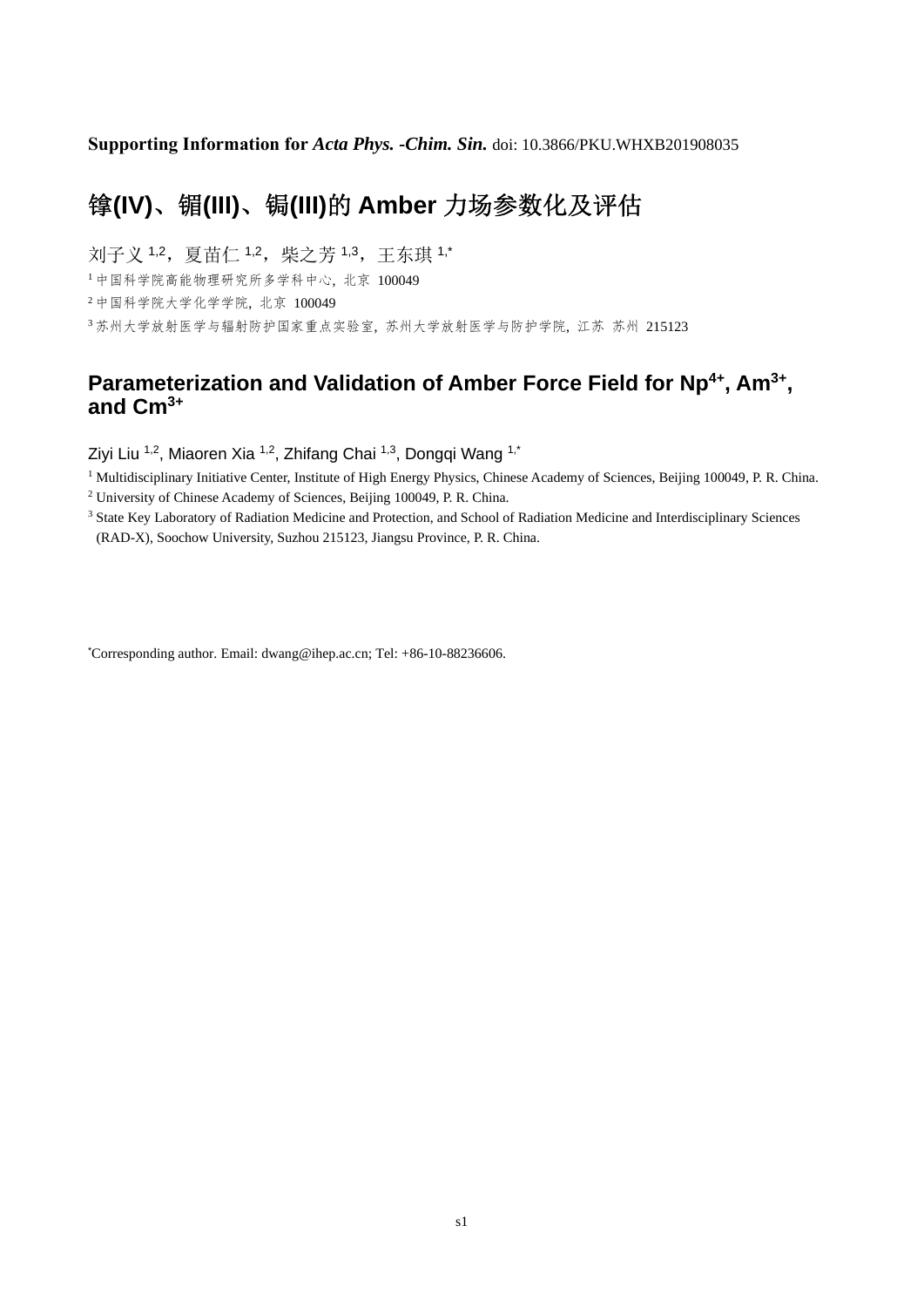

**Fig. S1** The RDF of Cl<sup>-</sup>, N atom of NO<sub>3</sub>, C atom of CO<sup>2<sup> $-$ </sup> around An<sup>3+/4+</sup> in 20 ns sampling simulations.</sup>

## **2 Free energy integral**



图 **S2 Cl<sup>−</sup>**、**NO3 −** 及 **CO3 2−** 的水合自由能微扰过程中窗口序号从 **0–40** 时的自由能数值积分 **Fig. S2** The free energy integral from window number 0–40 in the FEP calculations of Cl<sup>-</sup>, NO<sub>3</sub>, and CO $3^2$ . The window number 0–20 represents the perturbation of vdW interaction, while 21–40 represents the perturbation of electrostatic interaction.